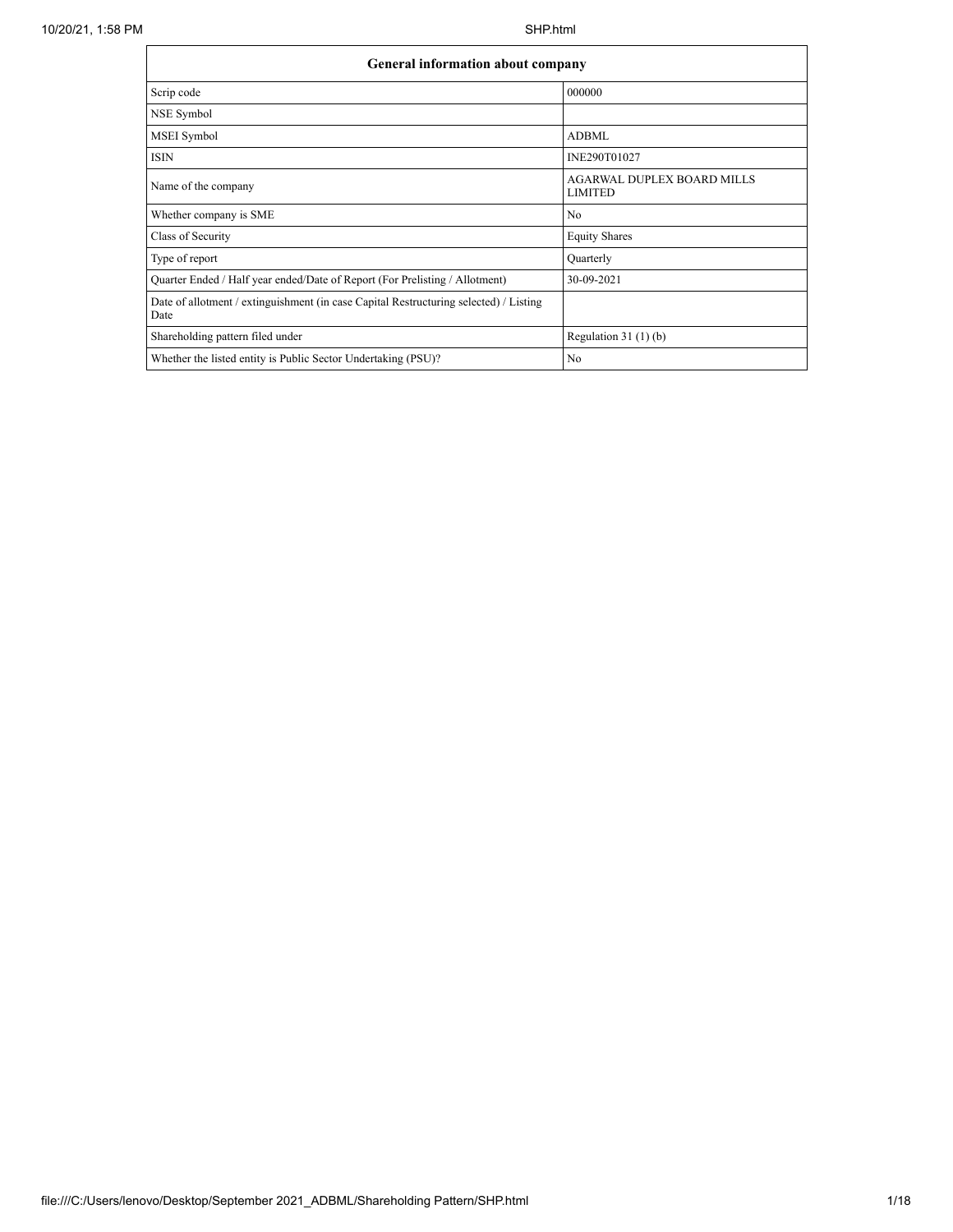|                | <b>Declaration</b>                                                                        |                |                                |                       |                             |  |  |  |  |  |
|----------------|-------------------------------------------------------------------------------------------|----------------|--------------------------------|-----------------------|-----------------------------|--|--|--|--|--|
| Sr.<br>No.     | Particular                                                                                | Yes/No         | Promoter and<br>Promoter Group | Public<br>shareholder | Non Promoter-<br>Non Public |  |  |  |  |  |
|                | Whether the Listed Entity has issued any partly paid up shares?                           | N <sub>0</sub> | N <sub>0</sub>                 | N <sub>0</sub>        | N <sub>0</sub>              |  |  |  |  |  |
| $\overline{2}$ | Whether the Listed Entity has issued any Convertible Securities<br>റ                      | No             | N <sub>0</sub>                 | N <sub>0</sub>        | N <sub>0</sub>              |  |  |  |  |  |
| 3              | Whether the Listed Entity has issued any Warrants?                                        | N <sub>0</sub> | N <sub>0</sub>                 | N <sub>0</sub>        | N <sub>0</sub>              |  |  |  |  |  |
| $\overline{4}$ | Whether the Listed Entity has any shares against which<br>depository receipts are issued? | No             | N <sub>0</sub>                 | N <sub>0</sub>        | N <sub>0</sub>              |  |  |  |  |  |
| 5              | Whether the Listed Entity has any shares in locked-in?                                    | N <sub>0</sub> | N <sub>0</sub>                 | N <sub>0</sub>        | N <sub>0</sub>              |  |  |  |  |  |
| 6              | Whether any shares held by promoters are pledge or otherwise<br>encumbered?               | N <sub>0</sub> | No                             |                       |                             |  |  |  |  |  |
| $\overline{7}$ | Whether company has equity shares with differential voting<br>rights?                     | No             | No                             | N <sub>0</sub>        | N <sub>0</sub>              |  |  |  |  |  |
| 8              | Whether the listed entity has any significant beneficial owner?                           | Yes            |                                |                       |                             |  |  |  |  |  |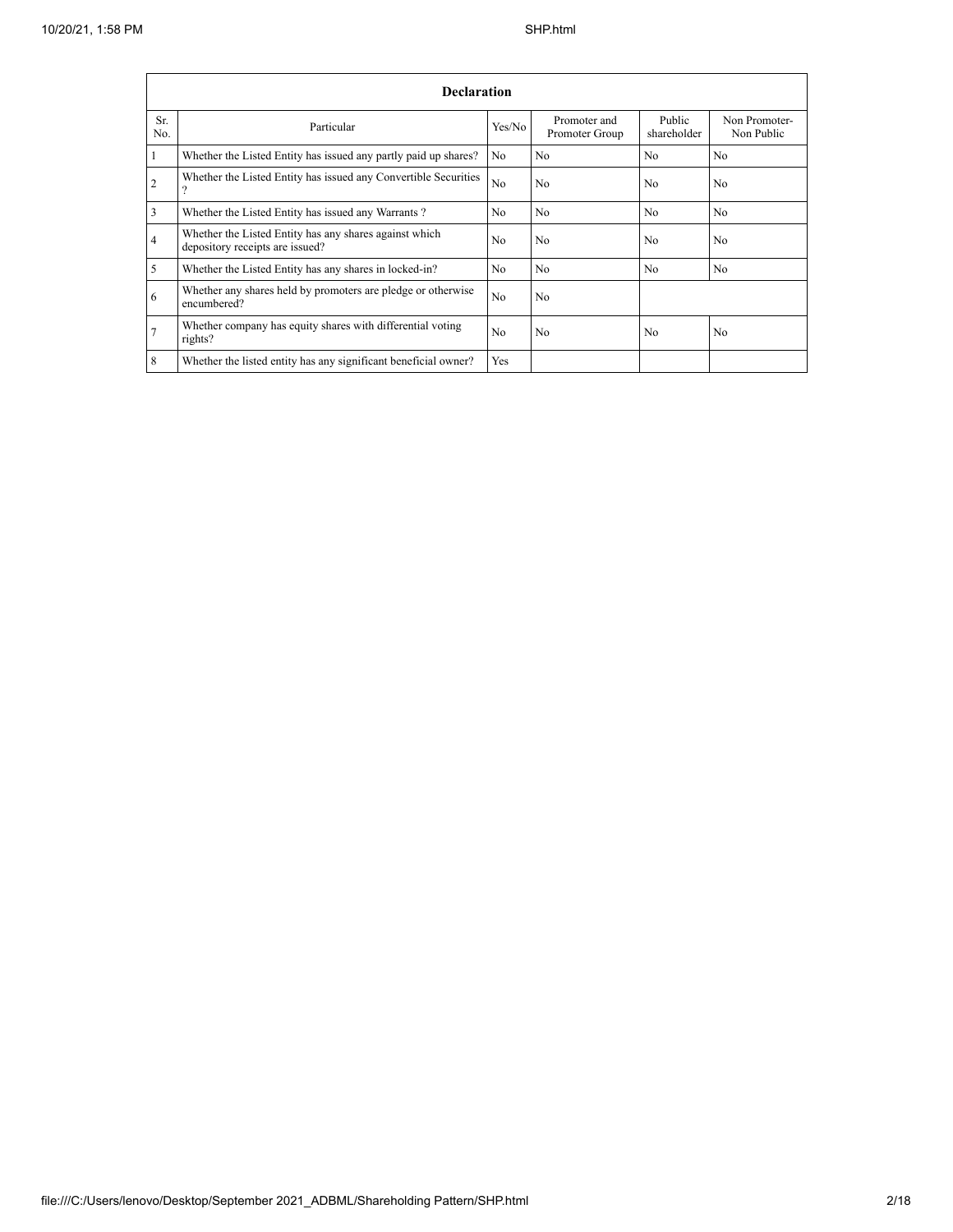Ē

|                 | <b>Table I - Summary Statement holding of specified securities</b> |                       |                                        |                           |                          |                                                               |                                                                                                                              |                                                                  |               |           |                     |
|-----------------|--------------------------------------------------------------------|-----------------------|----------------------------------------|---------------------------|--------------------------|---------------------------------------------------------------|------------------------------------------------------------------------------------------------------------------------------|------------------------------------------------------------------|---------------|-----------|---------------------|
|                 | Category                                                           | Nos. Of               | No. of                                 | No. Of<br>Partly<br>paid- | No. Of<br>shares         | Total nos.<br>shares held<br>$(VII) =$<br>$(IV)+(V)+$<br>(VI) | Shareholding<br>as a % of total<br>no. of shares<br>(calculated as<br>per SCRR,<br>1957) (VIII)<br>As a $%$ of<br>$(A+B+C2)$ | Number of Voting Rights held in each class<br>of securities (IX) |               |           |                     |
| Category<br>(1) | of<br>shareholder                                                  | shareholders<br>(III) | fully paid<br>up equity<br>shares held | up<br>equity              | underlying<br>Depository |                                                               |                                                                                                                              | No of Voting (XIV) Rights                                        |               |           | Total as a          |
|                 | (II)                                                               |                       | (IV)                                   | shares<br>held<br>(V)     | Receipts<br>(VI)         |                                                               |                                                                                                                              | Class eg:<br>X                                                   | Class<br>eg:y | Total     | $%$ of<br>$(A+B+C)$ |
| (A)             | Promoter<br>&<br>Promoter<br>Group                                 | 6                     | 25623000                               |                           |                          | 25623000                                                      | 18.98                                                                                                                        | 25623000                                                         |               | 25623000  | 18.98               |
| (B)             | Public                                                             | 977                   | 109377000                              |                           |                          | 109377000                                                     | 81.02                                                                                                                        | 109377000                                                        |               | 109377000 | 81.02               |
| (C)             | Non<br>Promoter-<br>Non Public                                     |                       |                                        |                           |                          |                                                               |                                                                                                                              |                                                                  |               |           |                     |
| (C1)            | <b>Shares</b><br>underlying<br><b>DRs</b>                          |                       |                                        |                           |                          |                                                               |                                                                                                                              |                                                                  |               |           |                     |
| (C2)            | Shares held<br>by<br>Employee<br>Trusts                            |                       |                                        |                           |                          |                                                               |                                                                                                                              |                                                                  |               |           |                     |
|                 | Total                                                              | 983                   | 135000000                              |                           |                          | 135000000                                                     | 100                                                                                                                          | 135000000                                                        |               | 135000000 | 100                 |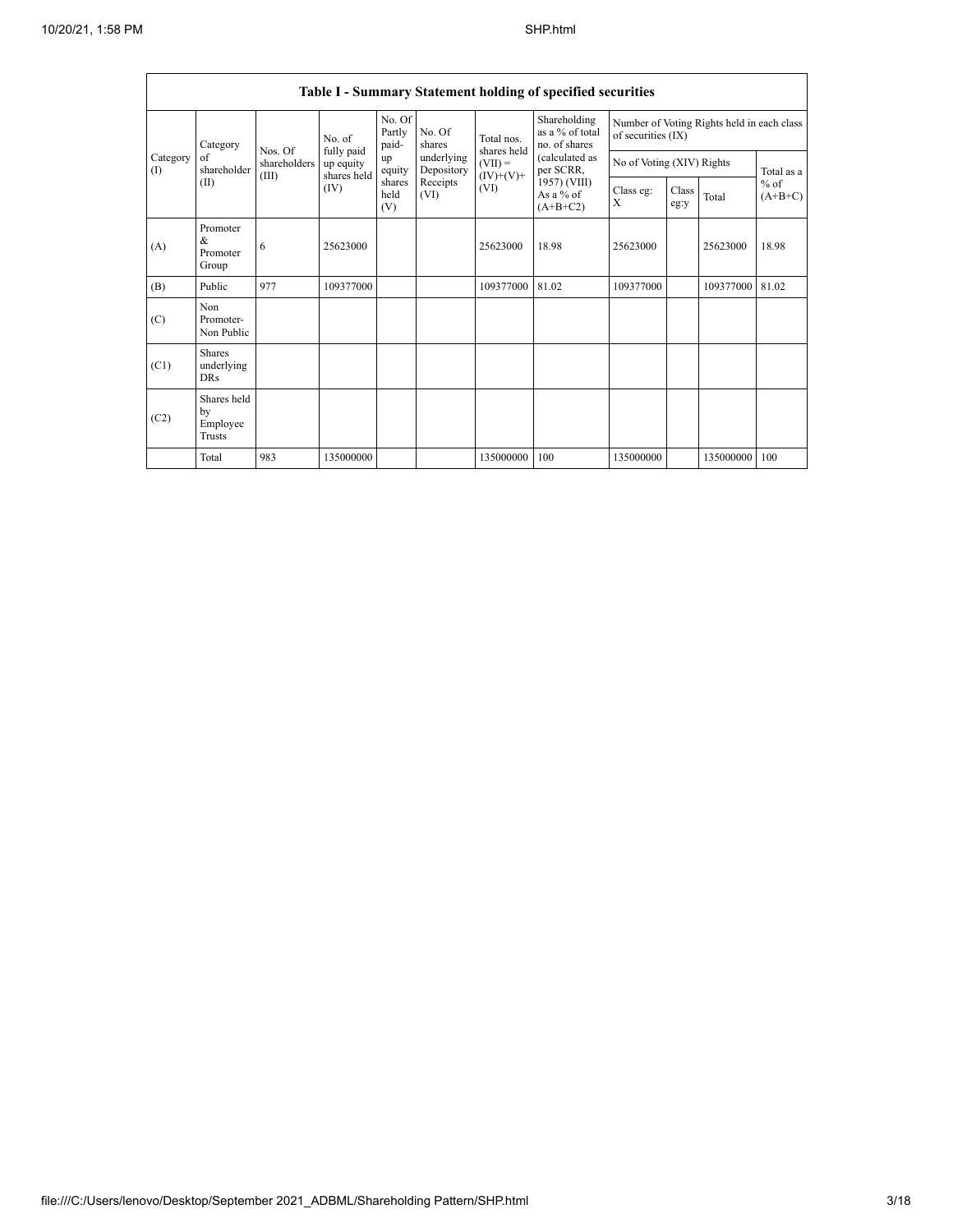| Table I - Summary Statement holding of specified securities |                                                                                        |                           |                                       |                                                           |                                                                                            |            |                                                         |            |                                                                               |                                       |
|-------------------------------------------------------------|----------------------------------------------------------------------------------------|---------------------------|---------------------------------------|-----------------------------------------------------------|--------------------------------------------------------------------------------------------|------------|---------------------------------------------------------|------------|-------------------------------------------------------------------------------|---------------------------------------|
| Category<br>(1)                                             | No. Of<br><b>Shares</b><br>Category<br>of<br>Outstanding<br>shareholder<br>(II)<br>(X) | Underlying                | No. of<br><b>Shares</b><br>Underlying | No. Of Shares<br>Underlying<br>Outstanding<br>convertible | Shareholding, as a %<br>assuming full<br>conversion of<br>convertible securities (         |            | Number of<br>Locked in<br>shares (XII)                  |            | Number of<br><b>Shares</b><br>pledged or<br>otherwise<br>encumbered<br>(XIII) | Number of<br>equity shares<br>held in |
|                                                             |                                                                                        | convertible<br>securities | Outstanding<br>Warrants<br>$(X_i)$    | securities and<br>No. Of<br>Warrants (Xi)<br>(a)          | as a percentage of<br>diluted share capital)<br>$(XI) = (VII)+(X) As a %$<br>of $(A+B+C2)$ | No.<br>(a) | As a<br>$%$ of<br>total<br><b>Shares</b><br>held<br>(b) | No.<br>(a) | As a<br>$%$ of<br>total<br><b>Shares</b><br>held<br>(b)                       | dematerialized<br>form $(XIV)$        |
| (A)                                                         | Promoter<br>$\&$<br>Promoter<br>Group                                                  |                           |                                       |                                                           | 18.98                                                                                      |            |                                                         |            |                                                                               | 22769500                              |
| (B)                                                         | Public                                                                                 |                           |                                       |                                                           | 81.02                                                                                      |            |                                                         |            |                                                                               | 745000                                |
| (C)                                                         | Non<br>Promoter-<br>Non Public                                                         |                           |                                       |                                                           |                                                                                            |            |                                                         |            |                                                                               |                                       |
| (C1)                                                        | Shares<br>underlying<br><b>DRs</b>                                                     |                           |                                       |                                                           |                                                                                            |            |                                                         |            |                                                                               |                                       |
| (C2)                                                        | Shares held<br>by<br>Employee<br>Trusts                                                |                           |                                       |                                                           |                                                                                            |            |                                                         |            |                                                                               |                                       |
|                                                             | Total                                                                                  |                           |                                       |                                                           | 100                                                                                        |            |                                                         |            |                                                                               | 23514500                              |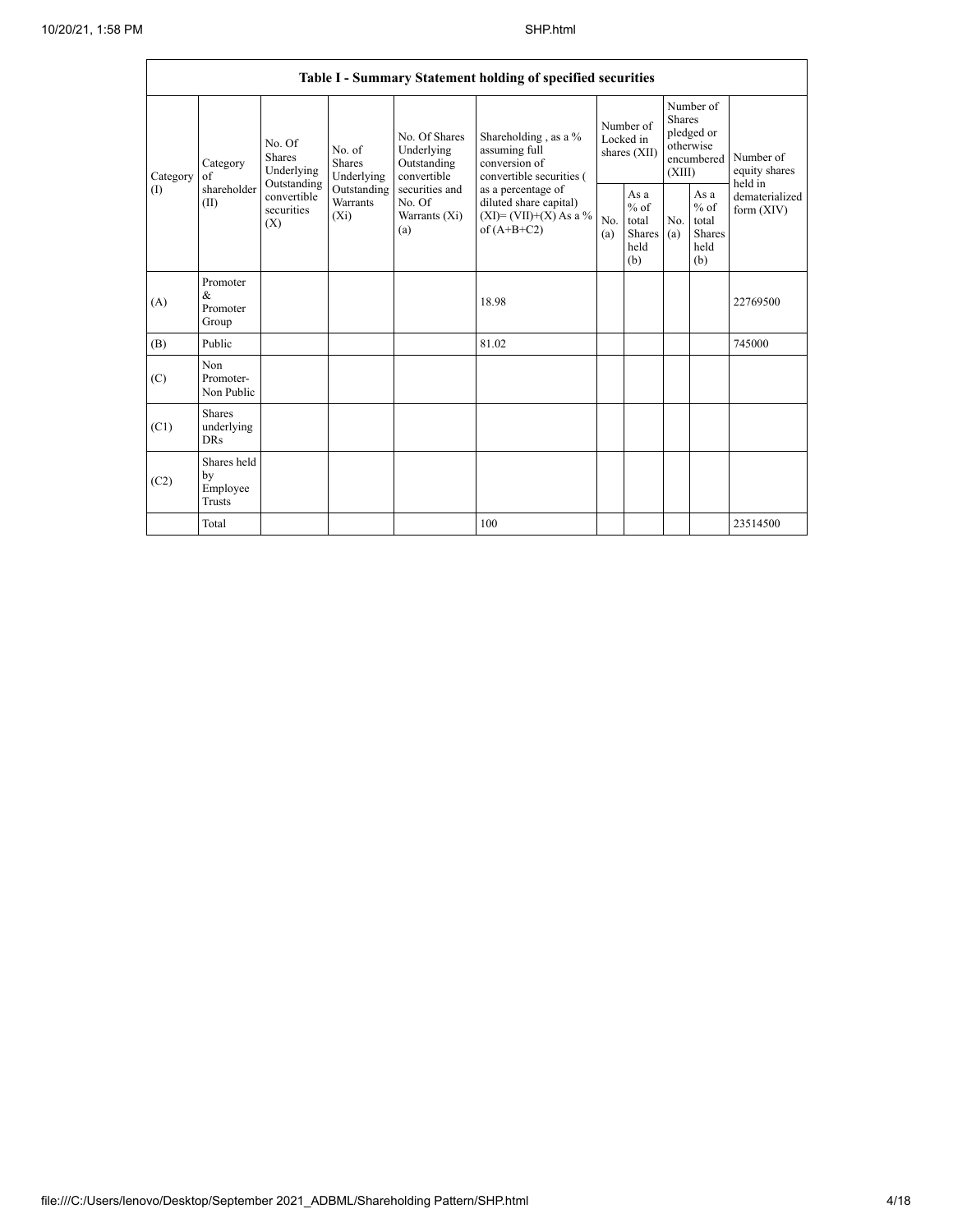$\mathbf{r}$ 

|                                                                                                | Table II - Statement showing shareholding pattern of the Promoter and Promoter Group                                |                         |                                   |                                 |                                    |                                        |                                                  |                           |               |                                      |                                 |
|------------------------------------------------------------------------------------------------|---------------------------------------------------------------------------------------------------------------------|-------------------------|-----------------------------------|---------------------------------|------------------------------------|----------------------------------------|--------------------------------------------------|---------------------------|---------------|--------------------------------------|---------------------------------|
|                                                                                                |                                                                                                                     |                         |                                   | No.<br>Of                       | No. Of                             |                                        | Shareholding<br>as a % of<br>total no. of        | class of securities (IX)  |               | Number of Voting Rights held in each |                                 |
| Sr.                                                                                            | Category $\&$<br>Name of the                                                                                        | Nos. Of<br>shareholders | No. of<br>fully paid<br>up equity | Partly<br>paid-<br>up           | shares<br>underlying<br>Depository | Total nos.<br>shares held<br>$(VII) =$ | shares<br>(calculated<br>as per                  | No of Voting (XIV) Rights |               |                                      | Total<br>as a %                 |
|                                                                                                | Shareholders (I)                                                                                                    | (III)                   | shares held<br>(IV)               | equity<br>shares<br>held<br>(V) | Receipts<br>(VI)                   | $(IV)+(V)+$<br>(VI)                    | SCRR,<br>1957) (VIII)<br>As a % of<br>$(A+B+C2)$ | Class eg:<br>X            | Class<br>eg:y | Total                                | of<br>Total<br>Voting<br>rights |
| A                                                                                              | Table II - Statement showing shareholding pattern of the Promoter and Promoter Group                                |                         |                                   |                                 |                                    |                                        |                                                  |                           |               |                                      |                                 |
| (1)                                                                                            | Indian                                                                                                              |                         |                                   |                                 |                                    |                                        |                                                  |                           |               |                                      |                                 |
| (a)                                                                                            | Individuals/Hindu<br>undivided Family                                                                               | $\overline{4}$          | 4162000                           |                                 |                                    | 4162000                                | 3.08                                             | 4162000                   |               | 4162000                              | 3.08                            |
| (d)                                                                                            | Any Other<br>(specify)                                                                                              | $\overline{c}$          | 21461000                          |                                 |                                    | 21461000                               | 15.9                                             | 21461000                  |               | 21461000                             | 15.9                            |
| Sub-Total<br>(A)(1)                                                                            |                                                                                                                     | 6                       | 25623000                          |                                 |                                    | 25623000                               | 18.98                                            | 25623000                  |               | 25623000                             | 18.98                           |
| (2)                                                                                            | Foreign                                                                                                             |                         |                                   |                                 |                                    |                                        |                                                  |                           |               |                                      |                                 |
| Total<br>Shareholding<br>of Promoter<br>and<br>Promoter<br>Group $(A)=$<br>$(A)(1)+(A)$<br>(2) |                                                                                                                     | 6                       | 25623000                          |                                 |                                    | 25623000                               | 18.98                                            | 25623000                  |               | 25623000                             | 18.98                           |
| B                                                                                              | Table III - Statement showing shareholding pattern of the Public shareholder                                        |                         |                                   |                                 |                                    |                                        |                                                  |                           |               |                                      |                                 |
| (1)                                                                                            | Institutions                                                                                                        |                         |                                   |                                 |                                    |                                        |                                                  |                           |               |                                      |                                 |
| (3)                                                                                            | Non-institutions                                                                                                    |                         |                                   |                                 |                                    |                                        |                                                  |                           |               |                                      |                                 |
| (a(i))                                                                                         | Individuals -<br>i.Individual<br>shareholders<br>holding nominal<br>share capital up<br>to Rs. 2 lakhs.             | 953                     | 1955000                           |                                 |                                    | 1955000                                | 1.45                                             | 1955000                   |               | 1955000                              | 1.45                            |
| (a(ii))                                                                                        | Individuals - ii.<br>Individual<br>shareholders<br>holding nominal<br>share capital in<br>excess of Rs. 2<br>lakhs. | 13                      | 15481000                          |                                 |                                    | 15481000                               | 11.47                                            | 15481000                  |               | 15481000                             | 11.47                           |
| (e)                                                                                            | Any Other<br>(specify)                                                                                              | 11                      | 91941000                          |                                 |                                    | 91941000                               | 68.1                                             | 91941000                  |               | 91941000                             | 68.1                            |
| Sub-Total<br>(B)(3)                                                                            |                                                                                                                     | 977                     | 109377000                         |                                 |                                    | 109377000 81.02                        |                                                  | 109377000                 |               | 109377000 81.02                      |                                 |
| <b>Total Public</b><br>Shareholding<br>$(B)=(B)(1)+$<br>$(B)(2)+(B)$<br>(3)                    |                                                                                                                     | 977                     | 109377000                         |                                 |                                    | 109377000 81.02                        |                                                  | 109377000                 |               | 109377000 81.02                      |                                 |
| $\mathbf C$                                                                                    | Table IV - Statement showing shareholding pattern of the Non Promoter- Non Public shareholder                       |                         |                                   |                                 |                                    |                                        |                                                  |                           |               |                                      |                                 |
| Total (<br>$A+B+C2$ )                                                                          |                                                                                                                     | 983                     | 135000000                         |                                 |                                    | 135000000                              | 100                                              | 135000000                 |               | 135000000 100                        |                                 |
| Total<br>$(A+B+C)$                                                                             |                                                                                                                     | 983                     | 135000000                         |                                 |                                    | 135000000                              | 100                                              | 135000000                 |               | 135000000                            | 100                             |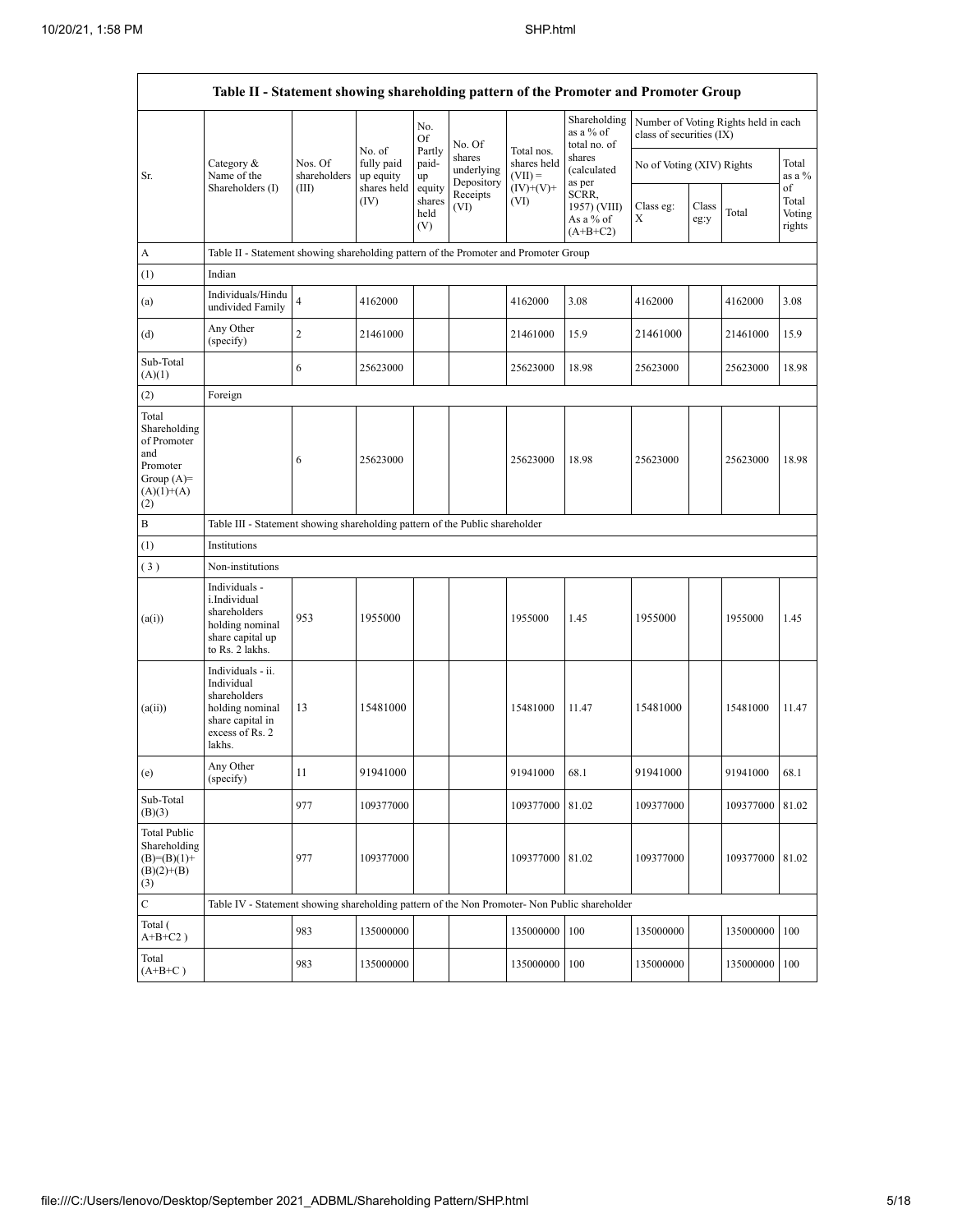$\Gamma$ 

|                                                                                          | Table II - Statement showing shareholding pattern of the Promoter and Promoter Group                                               |                                                  |                                                                 |                                                                                                                        |                                        |                                                         |                                                                  |                                       |                                         |
|------------------------------------------------------------------------------------------|------------------------------------------------------------------------------------------------------------------------------------|--------------------------------------------------|-----------------------------------------------------------------|------------------------------------------------------------------------------------------------------------------------|----------------------------------------|---------------------------------------------------------|------------------------------------------------------------------|---------------------------------------|-----------------------------------------|
|                                                                                          | No. Of<br><b>Shares</b><br>Underlying                                                                                              | No. of<br><b>Shares</b>                          | No. Of Shares<br>Underlying<br>Outstanding                      | Shareholding, as a %<br>assuming full<br>conversion of                                                                 | Number of<br>Locked in<br>shares (XII) |                                                         | Number of Shares<br>pledged or<br>otherwise<br>encumbered (XIII) |                                       | Number of<br>equity shares              |
| Sr.                                                                                      | Outstanding<br>convertible<br>securities<br>(X)                                                                                    | Underlying<br>Outstanding<br>Warrants<br>$(X_i)$ | convertible<br>securities and<br>No. Of<br>Warrants (Xi)<br>(a) | convertible securities (<br>as a percentage of<br>diluted share capital)<br>$(XI) = (VII)+(X) As a$<br>% of $(A+B+C2)$ | No.<br>(a)                             | As a<br>$%$ of<br>total<br><b>Shares</b><br>held<br>(b) | No.<br>(a)                                                       | As a % of total<br>Shares held<br>(b) | held in<br>dematerialized<br>form (XIV) |
| A                                                                                        |                                                                                                                                    |                                                  |                                                                 | Table II - Statement showing shareholding pattern of the Promoter and Promoter Group                                   |                                        |                                                         |                                                                  |                                       |                                         |
| (1)                                                                                      | Indian                                                                                                                             |                                                  |                                                                 |                                                                                                                        |                                        |                                                         |                                                                  |                                       |                                         |
| (a)                                                                                      |                                                                                                                                    |                                                  |                                                                 | 3.08                                                                                                                   |                                        |                                                         |                                                                  |                                       | 1308500                                 |
| (d)                                                                                      |                                                                                                                                    |                                                  |                                                                 | 15.9                                                                                                                   |                                        |                                                         |                                                                  |                                       | 21461000                                |
| Sub-Total (A)<br>(1)                                                                     |                                                                                                                                    |                                                  |                                                                 | 18.98                                                                                                                  |                                        |                                                         |                                                                  |                                       | 22769500                                |
| (2)                                                                                      | Foreign                                                                                                                            |                                                  |                                                                 |                                                                                                                        |                                        |                                                         |                                                                  |                                       |                                         |
| Total<br>Shareholding<br>of Promoter<br>and Promoter<br>Group $(A)$ =<br>$(A)(1)+(A)(2)$ |                                                                                                                                    |                                                  |                                                                 | 18.98                                                                                                                  |                                        |                                                         |                                                                  |                                       | 22769500                                |
| $\, {\bf B}$                                                                             |                                                                                                                                    |                                                  |                                                                 | Table III - Statement showing shareholding pattern of the Public shareholder                                           |                                        |                                                         |                                                                  |                                       |                                         |
| (1)                                                                                      | Institutions                                                                                                                       |                                                  |                                                                 |                                                                                                                        |                                        |                                                         |                                                                  |                                       |                                         |
| (3)                                                                                      | Non-institutions                                                                                                                   |                                                  |                                                                 |                                                                                                                        |                                        |                                                         |                                                                  |                                       |                                         |
| (a(i))                                                                                   |                                                                                                                                    |                                                  |                                                                 | 1.45                                                                                                                   |                                        |                                                         |                                                                  |                                       | 37000                                   |
| (a(ii))                                                                                  |                                                                                                                                    |                                                  |                                                                 | 11.47                                                                                                                  |                                        |                                                         |                                                                  |                                       | 707000                                  |
| (e)                                                                                      |                                                                                                                                    |                                                  |                                                                 | 68.1                                                                                                                   |                                        |                                                         |                                                                  |                                       | 1000                                    |
| Sub-Total (B)<br>(3)                                                                     |                                                                                                                                    |                                                  |                                                                 | 81.02                                                                                                                  |                                        |                                                         |                                                                  |                                       | 745000                                  |
| <b>Total Public</b><br>Shareholding<br>$(B)= (B)(1) +$<br>$(B)(2)+(B)(3)$                |                                                                                                                                    |                                                  |                                                                 | 81.02                                                                                                                  |                                        |                                                         |                                                                  |                                       | 745000                                  |
| $\mathbf C$                                                                              |                                                                                                                                    |                                                  |                                                                 | Table IV - Statement showing shareholding pattern of the Non Promoter- Non Public shareholder                          |                                        |                                                         |                                                                  |                                       |                                         |
| Total (<br>$A+B+C2$ )                                                                    |                                                                                                                                    |                                                  |                                                                 | 100                                                                                                                    |                                        |                                                         |                                                                  |                                       | 23514500                                |
| Total<br>$(A+B+C)$                                                                       |                                                                                                                                    |                                                  |                                                                 | 100                                                                                                                    |                                        |                                                         |                                                                  |                                       | 23514500                                |
|                                                                                          | Textual<br>Disclosure of notes in case of promoter holiding in dematerialsed form is less than 100 percentage<br>Information $(1)$ |                                                  |                                                                 |                                                                                                                        |                                        |                                                         |                                                                  |                                       |                                         |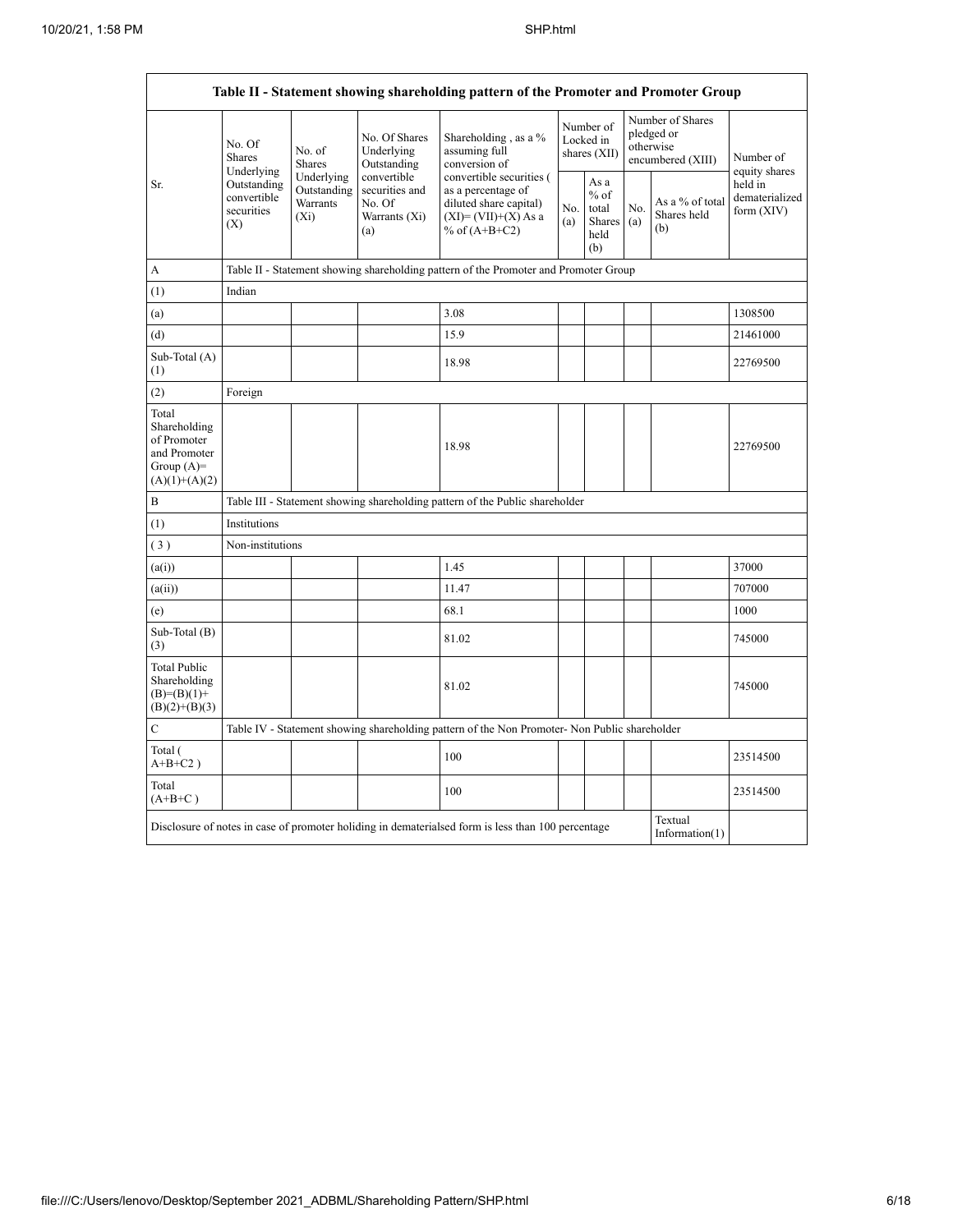|                       | <b>Text Block</b>                                         |
|-----------------------|-----------------------------------------------------------|
| Textual Information() | The dematerialisation of promoters shares are in process. |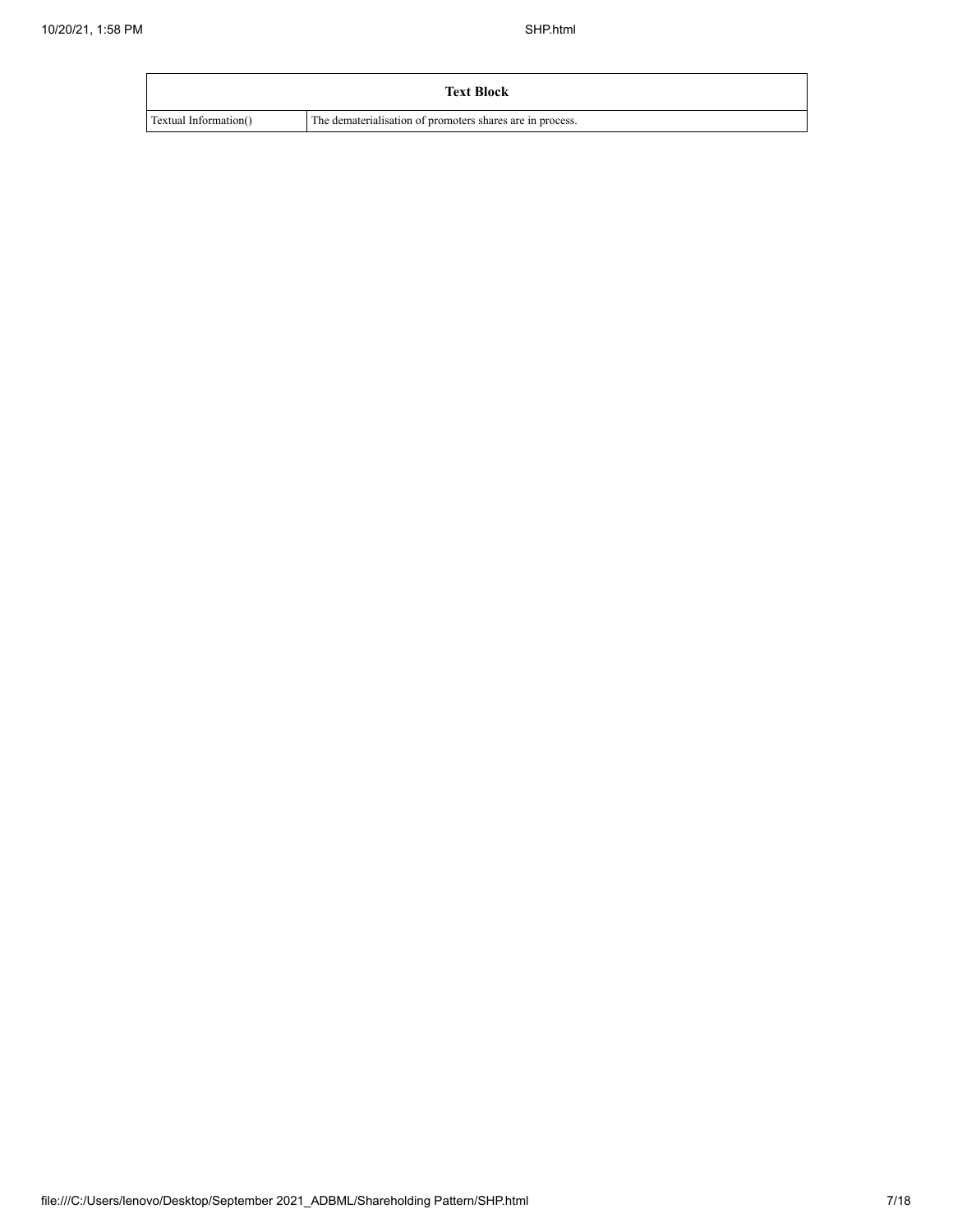| Individuals/Hindu undivided Family                                                                                                                                                       |                                                               |                  |                  |                                    |                       |  |  |  |  |
|------------------------------------------------------------------------------------------------------------------------------------------------------------------------------------------|---------------------------------------------------------------|------------------|------------------|------------------------------------|-----------------------|--|--|--|--|
| Searial No.                                                                                                                                                                              | $\mathbf{1}$                                                  | $\overline{2}$   | 3                | $\overline{4}$                     |                       |  |  |  |  |
| Name of the<br>Shareholders (I)                                                                                                                                                          | Abhishek Agarwal                                              | Anju Rani        | Suresh Chand     | Suresh Chand Angoori Devi (h.u.f.) | Click here to go back |  |  |  |  |
| PAN(II)                                                                                                                                                                                  | ABPPA7324P                                                    | ABRPR5322C       | AAUPC3465D       | AACHS3213D                         | Total                 |  |  |  |  |
| No. of fully paid<br>up equity shares<br>held (IV)                                                                                                                                       | 1308500                                                       | 183000           | 2175000          | 495500                             | 4162000               |  |  |  |  |
| No. Of Partly paid-<br>up equity shares<br>held(V)                                                                                                                                       |                                                               |                  |                  |                                    |                       |  |  |  |  |
| No. Of shares<br>underlying<br>Depository<br>Receipts (VI)                                                                                                                               |                                                               |                  |                  |                                    |                       |  |  |  |  |
| Total nos. shares<br>held $(VII) = (IV) +$<br>$(V)$ + $(VI)$                                                                                                                             | 1308500                                                       | 183000           | 2175000          | 495500                             | 4162000               |  |  |  |  |
| Shareholding as a<br>% of total no. of<br>shares (calculated<br>as per SCRR,<br>1957) (VIII) As a<br>% of $(A+B+C2)$                                                                     | 0.97                                                          | 0.14             | 1.61             | 0.37                               | 3.08                  |  |  |  |  |
|                                                                                                                                                                                          | Number of Voting Rights held in each class of securities (IX) |                  |                  |                                    |                       |  |  |  |  |
| Class eg: $X$                                                                                                                                                                            | 1308500                                                       | 183000           | 2175000          | 495500                             | 4162000               |  |  |  |  |
| Class eg:y                                                                                                                                                                               |                                                               |                  |                  |                                    |                       |  |  |  |  |
| Total                                                                                                                                                                                    | 1308500                                                       | 183000           | 2175000          | 495500                             | 4162000               |  |  |  |  |
| Total as a % of<br><b>Total Voting rights</b>                                                                                                                                            | 0.97                                                          | 0.14             | 1.61             | 0.37                               | 3.08                  |  |  |  |  |
| No. Of Shares<br>Underlying<br>Outstanding<br>convertible<br>securities (X)                                                                                                              |                                                               |                  |                  |                                    |                       |  |  |  |  |
| No. of Shares<br>Underlying<br>Outstanding<br>Warrants (Xi)                                                                                                                              |                                                               |                  |                  |                                    |                       |  |  |  |  |
| No. Of Shares<br>Underlying<br>Outstanding<br>convertible<br>securities and No.<br>Of Warrants (Xi)<br>(a)                                                                               |                                                               |                  |                  |                                    |                       |  |  |  |  |
| Shareholding, as a<br>% assuming full<br>conversion of<br>convertible<br>securities (as a<br>percentage of<br>diluted share<br>capital) (XI)=<br>$(VII)+(Xi)(a)$ As a<br>% of $(A+B+C2)$ | 0.97                                                          | 0.14             | 1.61             | 0.37                               | 3.08                  |  |  |  |  |
| Number of Locked in shares (XII)                                                                                                                                                         |                                                               |                  |                  |                                    |                       |  |  |  |  |
| No. (a)                                                                                                                                                                                  |                                                               |                  |                  |                                    |                       |  |  |  |  |
| As a % of total<br>Shares held (b)                                                                                                                                                       |                                                               |                  |                  |                                    |                       |  |  |  |  |
|                                                                                                                                                                                          | Number of Shares pledged or otherwise encumbered (XIII)       |                  |                  |                                    |                       |  |  |  |  |
| No. $(a)$                                                                                                                                                                                |                                                               |                  |                  |                                    |                       |  |  |  |  |
| As a % of total<br>Shares held (b)                                                                                                                                                       |                                                               |                  |                  |                                    |                       |  |  |  |  |
| Number of equity<br>shares held in<br>dematerialized<br>form $(XIV)$                                                                                                                     | 1308500                                                       | $\boldsymbol{0}$ | $\boldsymbol{0}$ | $\boldsymbol{0}$                   | 1308500               |  |  |  |  |

Reason for not providing PAN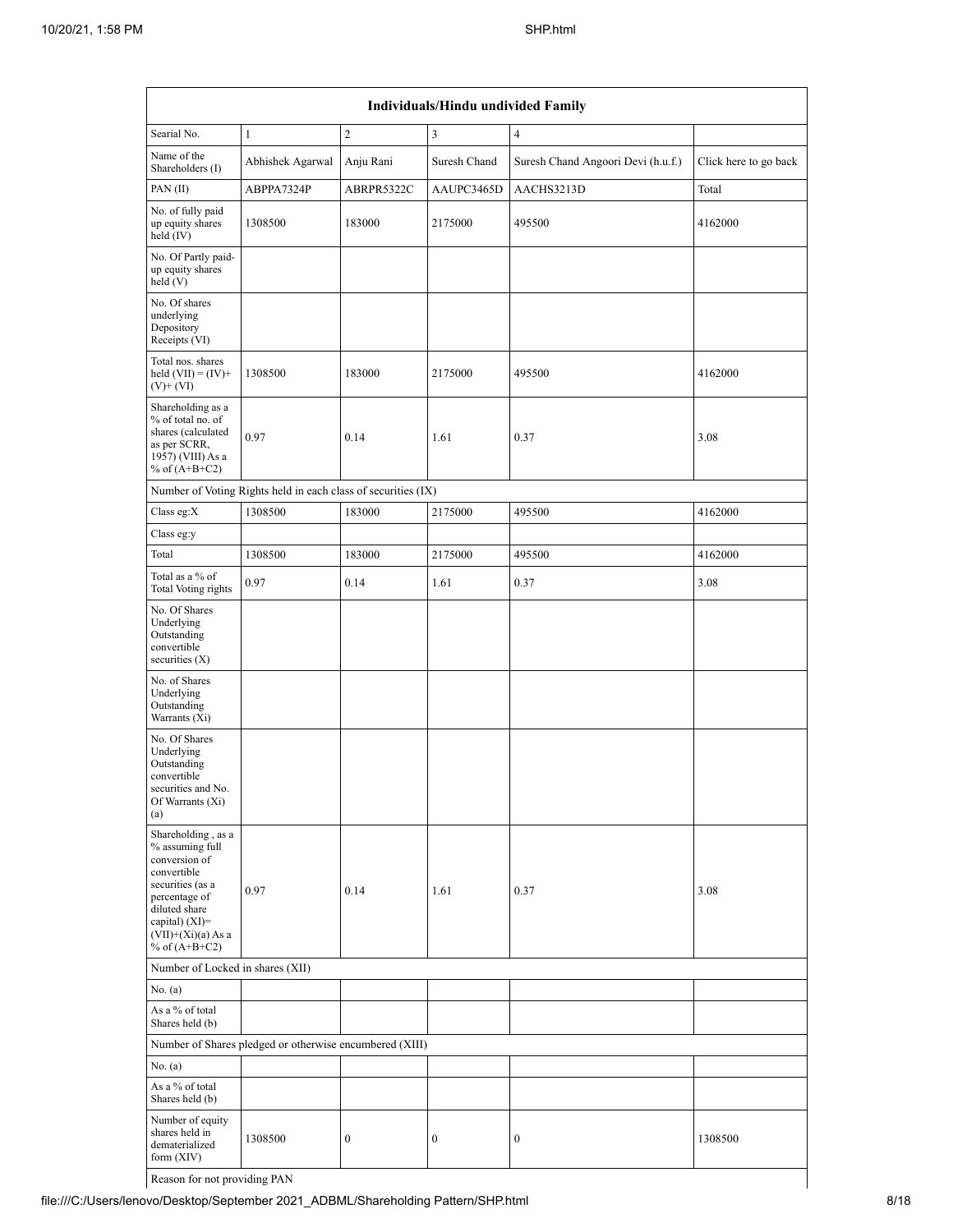| Reason for not<br>providing PAN |          |                         |                |  |
|---------------------------------|----------|-------------------------|----------------|--|
| Shareholder type                | Promoter | Promoter Group Promoter | Promoter Group |  |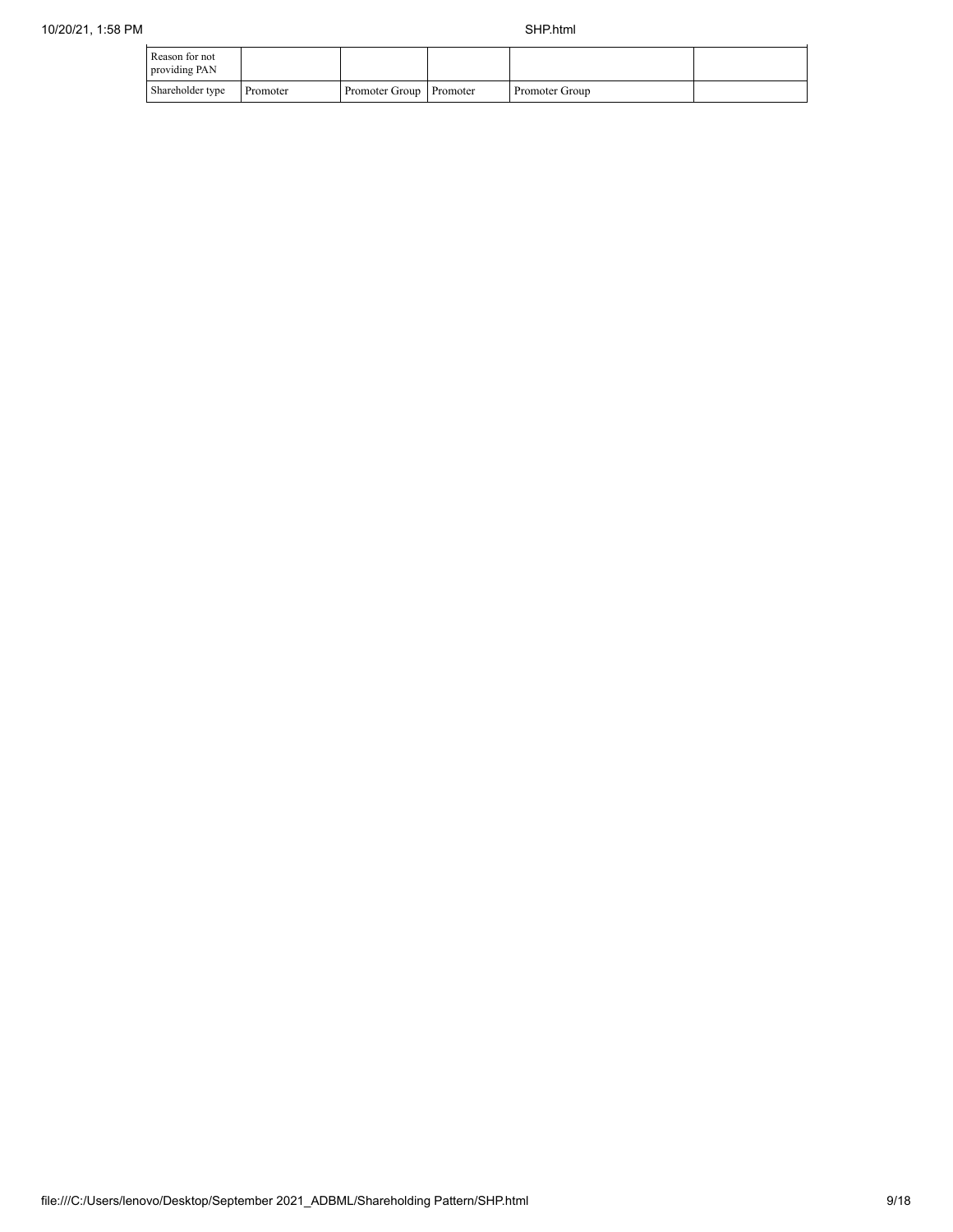|                                                                                                                                                                                                                 | Any Other (specify)                                           |                         |                       |
|-----------------------------------------------------------------------------------------------------------------------------------------------------------------------------------------------------------------|---------------------------------------------------------------|-------------------------|-----------------------|
| Searial No.                                                                                                                                                                                                     | $\mathbf{1}$                                                  | $\overline{2}$          |                       |
| Category                                                                                                                                                                                                        | <b>Bodies Corporate</b>                                       | <b>Bodies Corporate</b> | Click here to go back |
| Name of the<br>Shareholders (I)                                                                                                                                                                                 | Tara Chand Mool Chand Jewellers Private Limited               | Teme Developers Limited |                       |
| PAN (II)                                                                                                                                                                                                        | AADCT0793M                                                    | AACCT9928R              | Total                 |
| No. of the<br>Shareholders (I)                                                                                                                                                                                  | $\mathbf{1}$                                                  | $\mathbf{1}$            | $\overline{c}$        |
| No. of fully paid<br>up equity shares<br>held (IV)                                                                                                                                                              | 3600000                                                       | 17861000                | 21461000              |
| No. Of Partly paid-<br>up equity shares<br>held (V)                                                                                                                                                             |                                                               |                         |                       |
| No. Of shares<br>underlying<br>Depository<br>Receipts (VI)                                                                                                                                                      |                                                               |                         |                       |
| Total nos. shares<br>held $(VII) = (IV) +$<br>$(V)$ + $(VI)$                                                                                                                                                    | 3600000                                                       | 17861000                | 21461000              |
| Shareholding as a<br>% of total no. of<br>shares (calculated<br>as per SCRR,<br>1957) (VIII) As a<br>% of $(A+B+C2)$                                                                                            | 2.67                                                          | 13.23                   | 15.9                  |
|                                                                                                                                                                                                                 | Number of Voting Rights held in each class of securities (IX) |                         |                       |
| Class eg: X                                                                                                                                                                                                     | 3600000                                                       | 17861000                | 21461000              |
| Class eg:y                                                                                                                                                                                                      |                                                               |                         |                       |
| Total                                                                                                                                                                                                           | 3600000                                                       | 17861000                | 21461000              |
| Total as a % of<br>Total Voting rights                                                                                                                                                                          | 2.67                                                          | 13.23                   | 15.9                  |
| No. Of Shares<br>Underlying<br>Outstanding<br>convertible<br>securities $(X)$                                                                                                                                   |                                                               |                         |                       |
| No. of Shares<br>Underlying<br>Outstanding<br>Warrants (Xi)                                                                                                                                                     |                                                               |                         |                       |
| No. Of Shares<br>Underlying<br>Outstanding<br>convertible<br>securities and No.<br>Of Warrants (Xi)<br>(a)                                                                                                      |                                                               |                         |                       |
| Shareholding, as a<br>% assuming full<br>conversion of<br>convertible<br>securities (as a<br>percentage of<br>diluted share<br>capital) $(XI)=$<br>$(\bar{\operatorname{VII}})$ +(X) As a $\%$<br>of $(A+B+C2)$ | 2.67                                                          | 13.23                   | 15.9                  |
| Number of Locked in shares (XII)                                                                                                                                                                                |                                                               |                         |                       |
| No. (a)                                                                                                                                                                                                         |                                                               |                         |                       |
| As a % of total<br>Shares held (b)                                                                                                                                                                              |                                                               |                         |                       |
|                                                                                                                                                                                                                 | Number of Shares pledged or otherwise encumbered (XIII)       |                         |                       |
| No. $(a)$                                                                                                                                                                                                       |                                                               |                         |                       |
| As a $\%$ of total<br>Shares held (b)                                                                                                                                                                           |                                                               |                         |                       |
| Number of equity                                                                                                                                                                                                | 3600000                                                       | 17861000                | 21461000              |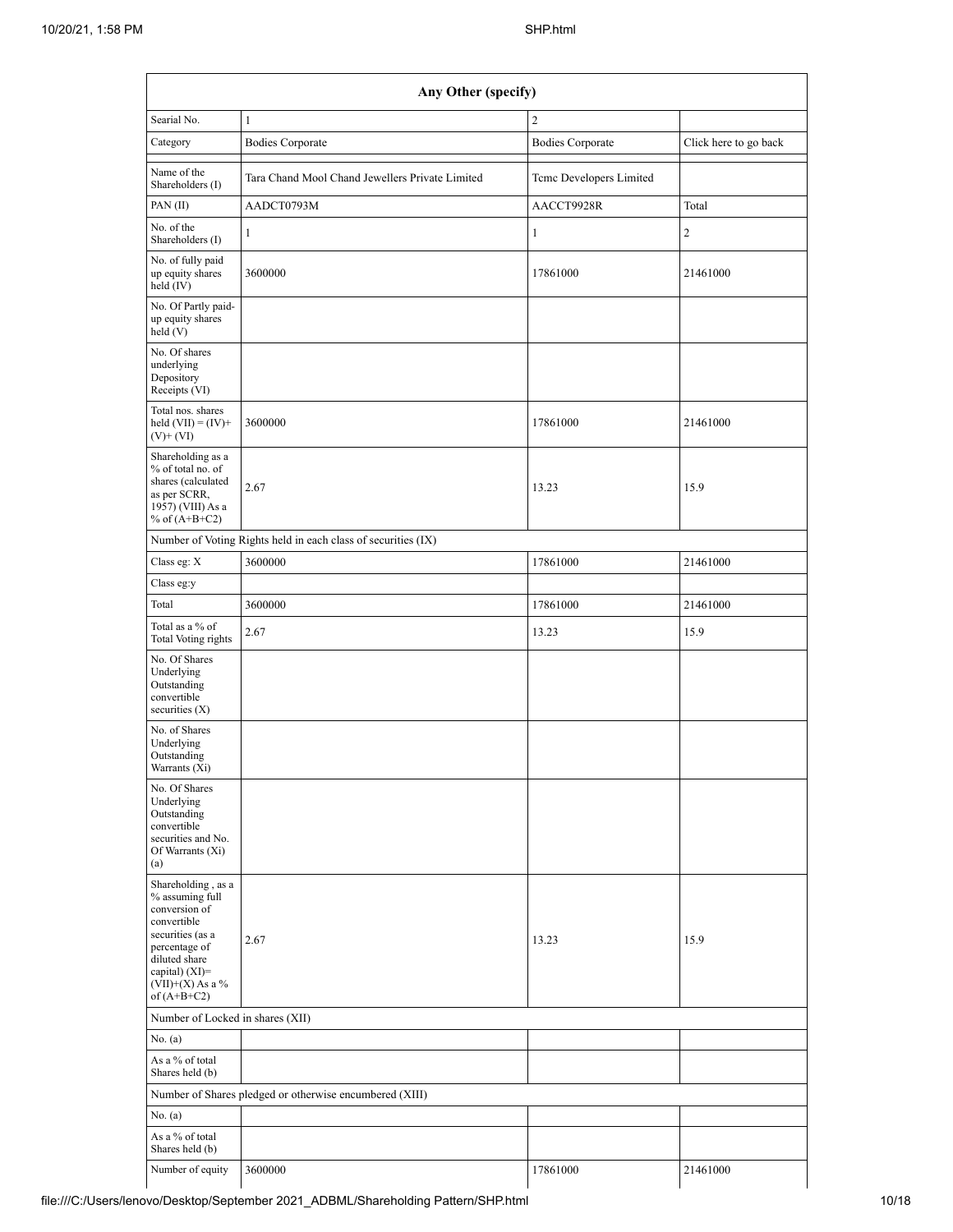| shares held in<br>dematerialized<br>form $(XIV)$ |                |                |  |  |  |  |  |
|--------------------------------------------------|----------------|----------------|--|--|--|--|--|
| Reason for not providing PAN                     |                |                |  |  |  |  |  |
| Reason for not<br>providing PAN                  |                |                |  |  |  |  |  |
| Shareholder type                                 | Promoter Group | Promoter Group |  |  |  |  |  |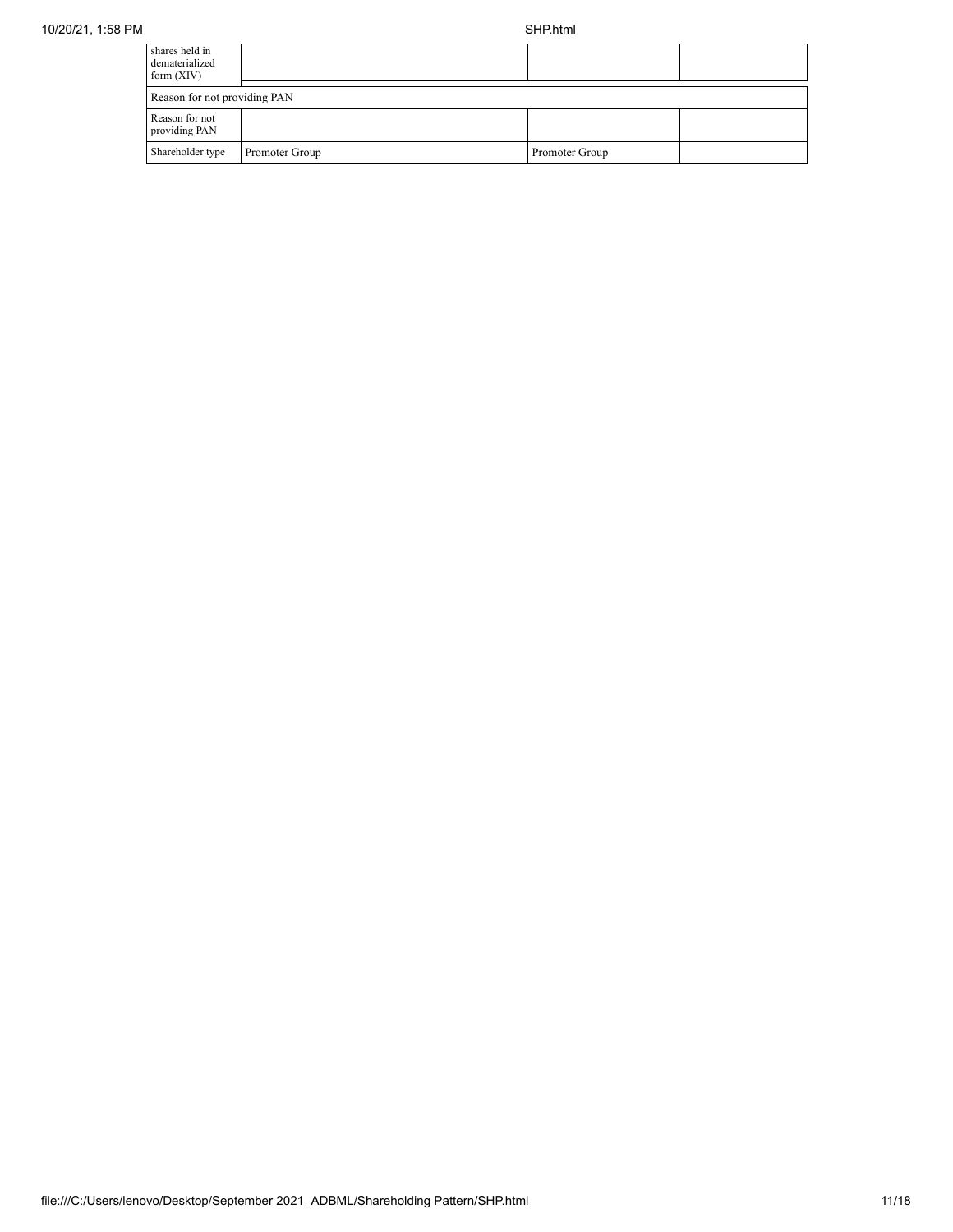|                                                                                                                                                                                         |                                                               |                  | Individuals - ii. Individual shareholders holding nominal share capital in excess of Rs. 2 lakhs. |                       |
|-----------------------------------------------------------------------------------------------------------------------------------------------------------------------------------------|---------------------------------------------------------------|------------------|---------------------------------------------------------------------------------------------------|-----------------------|
| Searial No.                                                                                                                                                                             | $\mathbf{1}$                                                  | $\overline{c}$   | $\mathfrak{Z}$                                                                                    |                       |
| Name of the<br>Shareholders (I)                                                                                                                                                         | Deepak Goel                                                   | Nutan Goel       | Pushendra Kumar Agarwal                                                                           | Click here to go back |
| PAN (II)                                                                                                                                                                                | AATPG8581B                                                    | ACDPG3904G       | ZZZZZ9999Z                                                                                        | Total                 |
| No. of fully paid<br>up equity shares<br>held (IV)                                                                                                                                      | 2660000                                                       | 1500000          | 3770000                                                                                           | 7930000               |
| No. Of Partly paid-<br>up equity shares<br>held(V)                                                                                                                                      |                                                               |                  |                                                                                                   |                       |
| No. Of shares<br>underlying<br>Depository<br>Receipts (VI)                                                                                                                              |                                                               |                  |                                                                                                   |                       |
| Total nos. shares<br>held $(VII) = (IV) +$<br>$(V)$ + $(VI)$                                                                                                                            | 2660000                                                       | 1500000          | 3770000                                                                                           | 7930000               |
| Shareholding as a<br>% of total no. of<br>shares (calculated<br>as per SCRR,<br>1957) (VIII) As a<br>% of $(A+B+C2)$                                                                    | 1.97                                                          | 1.11             | 2.79                                                                                              | 5.87                  |
|                                                                                                                                                                                         | Number of Voting Rights held in each class of securities (IX) |                  |                                                                                                   |                       |
| Class eg: X                                                                                                                                                                             | 2660000                                                       | 1500000          | 3770000                                                                                           | 7930000               |
| Class eg:y                                                                                                                                                                              |                                                               |                  |                                                                                                   |                       |
| Total                                                                                                                                                                                   | 2660000                                                       | 1500000          | 3770000                                                                                           | 7930000               |
| Total as a % of<br>Total Voting rights                                                                                                                                                  | 1.97                                                          | 1.11             | 2.79                                                                                              | 5.87                  |
| No. Of Shares<br>Underlying<br>Outstanding<br>convertible<br>securities $(X)$                                                                                                           |                                                               |                  |                                                                                                   |                       |
| No. of Shares<br>Underlying<br>Outstanding<br>Warrants (Xi)                                                                                                                             |                                                               |                  |                                                                                                   |                       |
| No. Of Shares<br>Underlying<br>Outstanding<br>convertible<br>securities and No.<br>Of Warrants (Xi)<br>(a)                                                                              |                                                               |                  |                                                                                                   |                       |
| Shareholding, as a<br>% assuming full<br>conversion of<br>convertible<br>securities (as a<br>percentage of<br>diluted share<br>capital) $(XI)$ =<br>$(VII)+(X)$ As a %<br>of $(A+B+C2)$ | 1.97                                                          | 1.11             | 2.79                                                                                              | 5.87                  |
| Number of Locked in shares (XII)                                                                                                                                                        |                                                               |                  |                                                                                                   |                       |
| No. $(a)$                                                                                                                                                                               |                                                               |                  |                                                                                                   |                       |
| As a % of total<br>Shares held (b)                                                                                                                                                      |                                                               |                  |                                                                                                   |                       |
| Number of equity<br>shares held in<br>dematerialized<br>form $(XIV)$                                                                                                                    | $\boldsymbol{0}$                                              | $\boldsymbol{0}$ | $\boldsymbol{0}$                                                                                  | $\boldsymbol{0}$      |
| Reason for not providing PAN                                                                                                                                                            |                                                               |                  |                                                                                                   |                       |
| Reason for not<br>providing PAN                                                                                                                                                         |                                                               |                  | Textual Information(1)                                                                            |                       |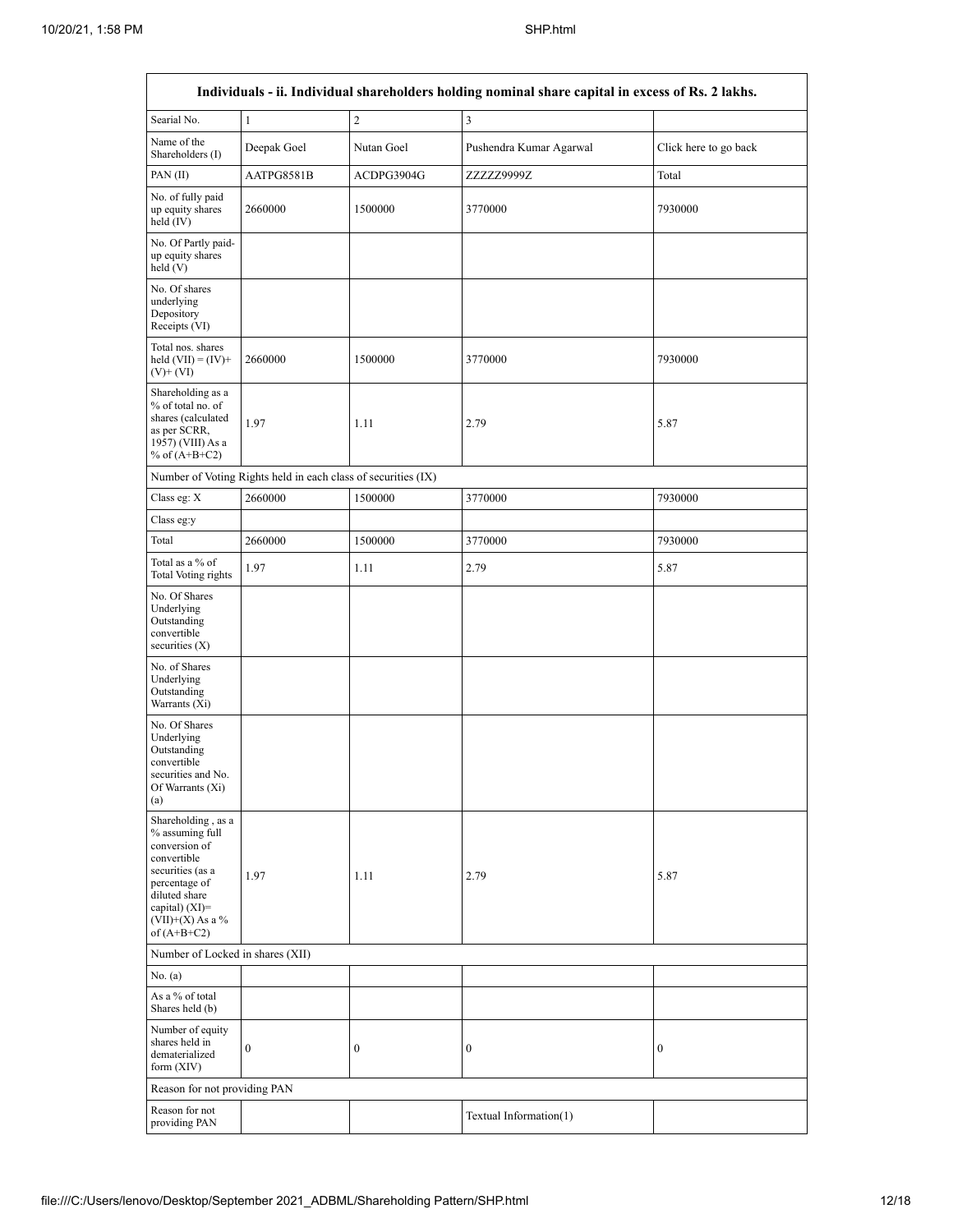| <b>Text Block</b>      |                                 |  |  |  |  |
|------------------------|---------------------------------|--|--|--|--|
| Textual Information(1) | PAN not provided by shareholder |  |  |  |  |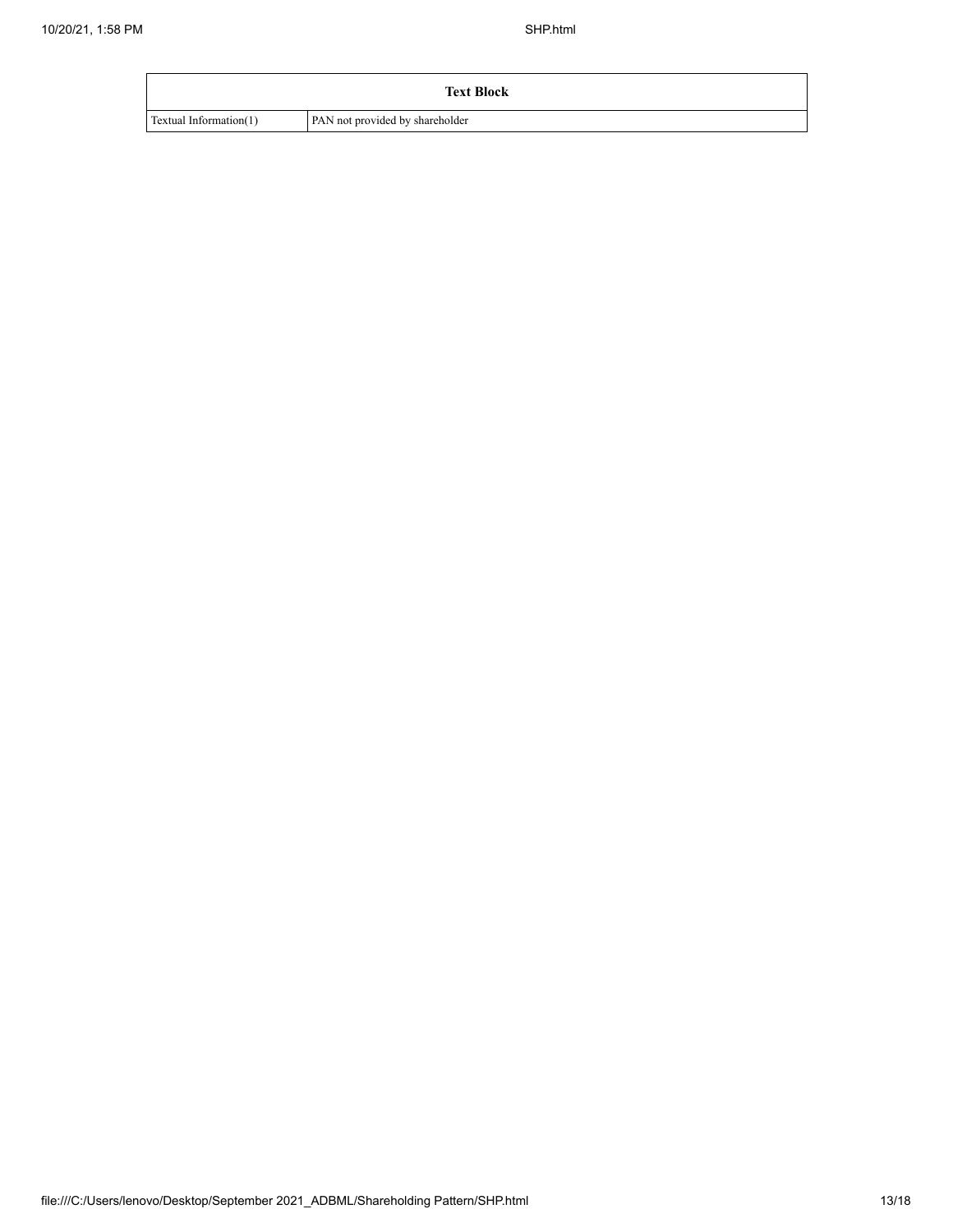| Any Other (specify)                                                                                                                                                                    |                                                               |                                           |                                           |                  |                          |  |  |  |  |  |  |
|----------------------------------------------------------------------------------------------------------------------------------------------------------------------------------------|---------------------------------------------------------------|-------------------------------------------|-------------------------------------------|------------------|--------------------------|--|--|--|--|--|--|
| Searial No.                                                                                                                                                                            | $\mathbf{1}$                                                  | $\overline{2}$                            | $\overline{3}$                            | $\overline{4}$   |                          |  |  |  |  |  |  |
| Category                                                                                                                                                                               | <b>Bodies Corporate</b>                                       | <b>Bodies Corporate</b>                   | <b>Bodies Corporate</b>                   | <b>HUF</b>       |                          |  |  |  |  |  |  |
| Category / More<br>than 1 percentage                                                                                                                                                   | More than 1 percentage of<br>shareholding                     | More than 1 percentage of<br>shareholding | More than 1 percentage of<br>shareholding | Category         |                          |  |  |  |  |  |  |
| Name of the<br>Shareholders (I)                                                                                                                                                        | <b>Anuvrat Transport System</b><br>Pvt Ltd                    | <b>Bindals Papers Mills Limited</b>       | M/s Swabhimaan Vyapaar<br>Pvt Ltd         |                  | Click here to<br>go back |  |  |  |  |  |  |
| PAN(II)                                                                                                                                                                                | ZZZZZ9999Z                                                    | AADCB0282B                                | AAJCS0654A                                |                  | Total                    |  |  |  |  |  |  |
| No. of the<br>Shareholders (I)                                                                                                                                                         | 1                                                             | 1                                         | $\mathbf{1}$                              | 6                | 6                        |  |  |  |  |  |  |
| No. of fully paid<br>up equity shares<br>held (IV)                                                                                                                                     | 5000000                                                       | 66810000                                  | 16400000                                  | 3729000          | 3729000                  |  |  |  |  |  |  |
| No. Of Partly paid-<br>up equity shares<br>held (V)                                                                                                                                    |                                                               |                                           |                                           |                  |                          |  |  |  |  |  |  |
| No. Of shares<br>underlying<br>Depository<br>Receipts (VI)                                                                                                                             |                                                               |                                           |                                           |                  |                          |  |  |  |  |  |  |
| Total nos. shares<br>held $(VII) = (IV) +$<br>$(V)$ + $(VI)$                                                                                                                           | 5000000                                                       | 66810000                                  | 16400000                                  | 3729000          | 3729000                  |  |  |  |  |  |  |
| Shareholding as a<br>% of total no. of<br>shares (calculated<br>as per SCRR,<br>1957) (VIII) As a<br>% of $(A+B+C2)$                                                                   | 3.7                                                           | 49.49                                     | 12.15                                     | 2.76             | 2.76                     |  |  |  |  |  |  |
|                                                                                                                                                                                        | Number of Voting Rights held in each class of securities (IX) |                                           |                                           |                  |                          |  |  |  |  |  |  |
| Class eg: X                                                                                                                                                                            | 5000000                                                       | 66810000                                  | 16400000                                  | 3729000          | 3729000                  |  |  |  |  |  |  |
| Class eg:y                                                                                                                                                                             |                                                               |                                           |                                           |                  |                          |  |  |  |  |  |  |
| Total                                                                                                                                                                                  | 5000000                                                       | 66810000                                  | 16400000                                  | 3729000          | 3729000                  |  |  |  |  |  |  |
| Total as a % of<br><b>Total Voting rights</b>                                                                                                                                          | 3.7                                                           | 49.49                                     | 12.15                                     | 2.76             | 2.76                     |  |  |  |  |  |  |
| No. Of Shares<br>Underlying<br>Outstanding<br>convertible<br>securities $(X)$                                                                                                          |                                                               |                                           |                                           |                  |                          |  |  |  |  |  |  |
| No. of Shares<br>Underlying<br>Outstanding<br>Warrants (Xi)                                                                                                                            |                                                               |                                           |                                           |                  |                          |  |  |  |  |  |  |
| No. Of Shares<br>Underlying<br>Outstanding<br>convertible<br>securities and No.<br>Of Warrants (Xi)<br>(a)                                                                             |                                                               |                                           |                                           |                  |                          |  |  |  |  |  |  |
| Shareholding, as a<br>% assuming full<br>conversion of<br>convertible<br>securities (as a<br>percentage of<br>diluted share<br>capital) $(XI)=$<br>$(VII)+(X)$ As a %<br>of $(A+B+C2)$ | 3.7                                                           | 49.49                                     | 12.15                                     | 2.76             | 2.76                     |  |  |  |  |  |  |
| Number of Locked in shares (XII)                                                                                                                                                       |                                                               |                                           |                                           |                  |                          |  |  |  |  |  |  |
| No. (a)                                                                                                                                                                                |                                                               |                                           |                                           |                  |                          |  |  |  |  |  |  |
| As a % of total<br>Shares held (b)                                                                                                                                                     |                                                               |                                           |                                           |                  |                          |  |  |  |  |  |  |
| Number of equity<br>shares held in<br>dematerialized<br>form (XIV)                                                                                                                     | $\boldsymbol{0}$                                              | 0                                         | $\boldsymbol{0}$                          | $\boldsymbol{0}$ | $\boldsymbol{0}$         |  |  |  |  |  |  |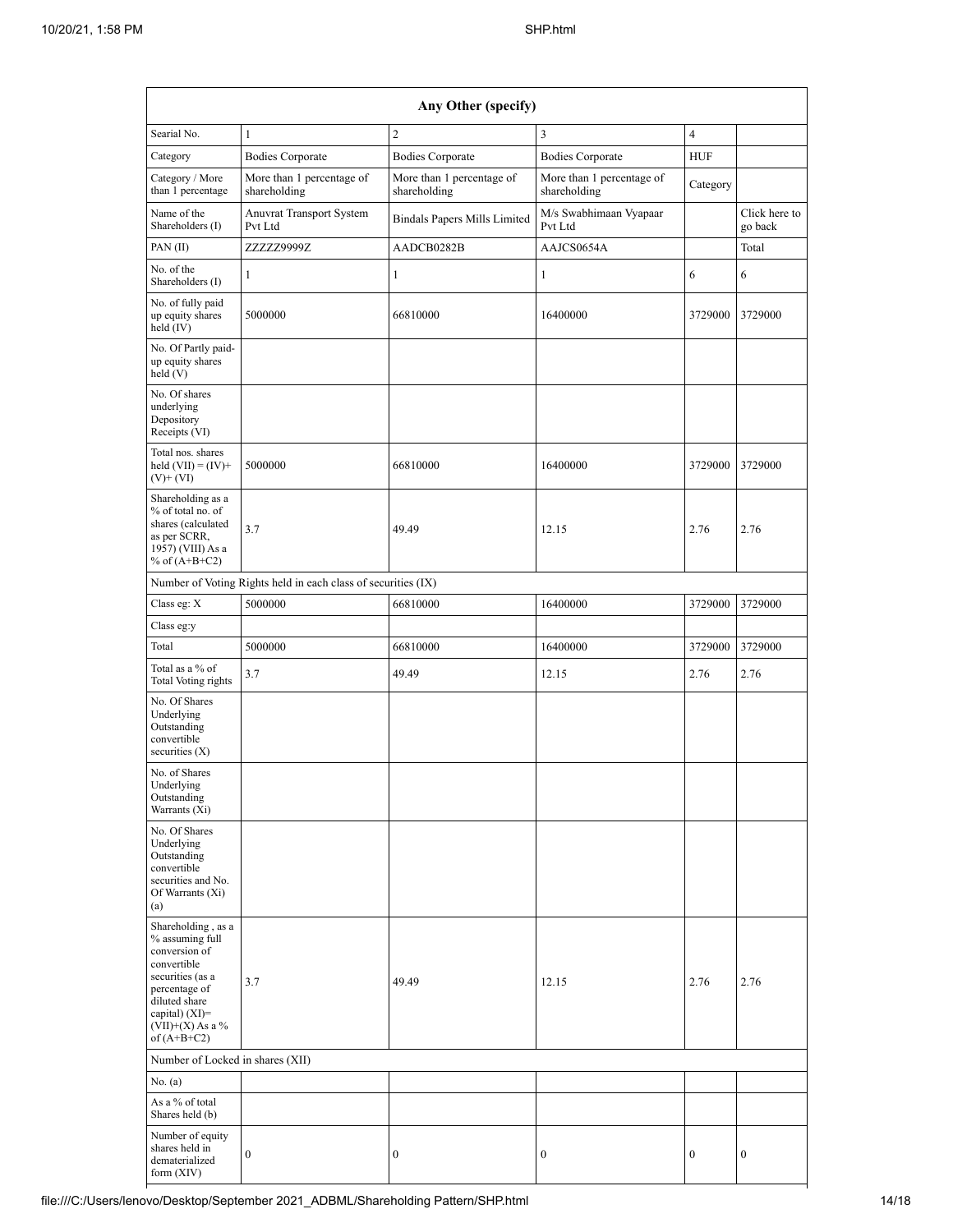| Reason for not providing PAN |  |
|------------------------------|--|
|------------------------------|--|

|                                 | --                               |  |  |
|---------------------------------|----------------------------------|--|--|
| Reason for not<br>providing PAN | .<br>- Information( I<br>Textual |  |  |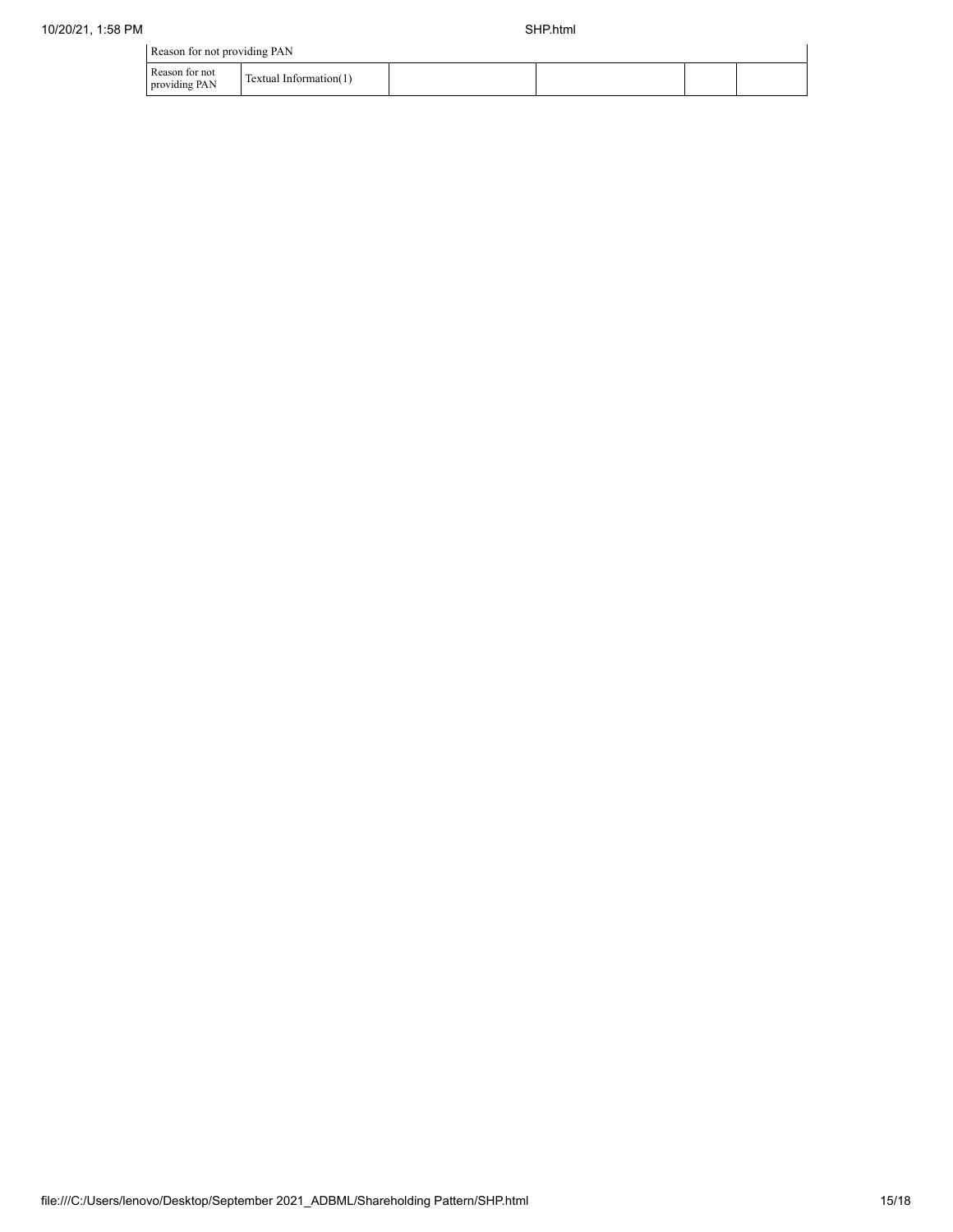| <b>Text Block</b>      |                                 |  |  |  |  |
|------------------------|---------------------------------|--|--|--|--|
| Textual Information(1) | PAN not provided by shareholder |  |  |  |  |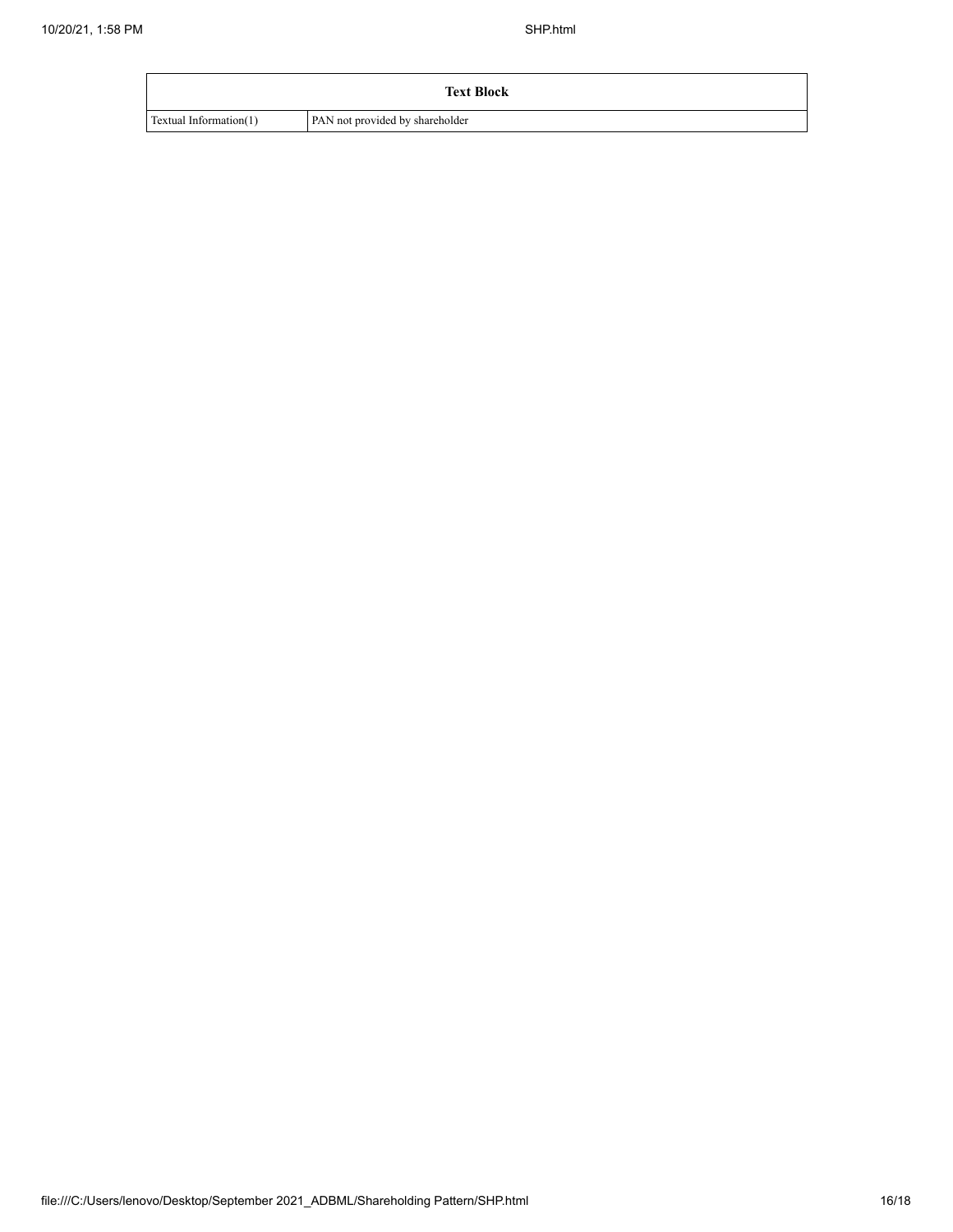## **significant beneficial owners**

| ails of the SBO |                                                                                    |                                | Details of the registered owner                                                                |             |                                                      |             | Details of holding/exercise of right of the SBO in<br>the reporting company, whether direct or indirect*: |        |                  |                                                                        |                           |                                            |                |          |                      |
|-----------------|------------------------------------------------------------------------------------|--------------------------------|------------------------------------------------------------------------------------------------|-------------|------------------------------------------------------|-------------|-----------------------------------------------------------------------------------------------------------|--------|------------------|------------------------------------------------------------------------|---------------------------|--------------------------------------------|----------------|----------|----------------------|
|                 | PAN<br>a                                                                           | Passport                       |                                                                                                | Nationality |                                                      |             | Passport                                                                                                  |        | Nationality      | Whether by virtue of:                                                  |                           |                                            |                |          |                      |
| ne              |                                                                                    | case of<br>foreign<br>national | No. in<br>(Applicable<br>Nationality<br>in case of<br>Name<br>PAN<br>Any other<br>is selected) |             | No. in<br>case of<br>$\rm{a}$<br>foreign<br>national | Nationality | (Applicable<br>in case of<br>Any other<br>is selected)                                                    | Shares | Voting<br>rights | Rights on<br>distributable<br>dividend or<br>any other<br>distribution | Exercise<br>of<br>control | Exercise<br>of<br>significant<br>influence |                |          |                      |
| esh<br>and      | AAUPC3465D                                                                         |                                | India                                                                                          |             | <b>Bindals</b><br>Papers<br>Mills<br>Limited         | AADCB0282B  |                                                                                                           | India  |                  | 49.49                                                                  | $\boldsymbol{0}$          | $\boldsymbol{0}$                           | No             | No       |                      |
| esh<br>and      | AAUPC3465D                                                                         |                                | India                                                                                          |             | Swabhiman<br>Vyapaar<br>Private<br>Limited           | AAJCS0654A  |                                                                                                           | India  |                  | 12.15                                                                  | $\mathbf{0}$              | $\boldsymbol{0}$                           | No             | No       | $\overline{(\ }$     |
| esh<br>and      | AAUPC3465D                                                                         |                                | India                                                                                          |             | Suresh<br>Chand<br>Angoori<br>Devi(HUF)              | AACHS3213D  |                                                                                                           | India  |                  | 0.37                                                                   | $\boldsymbol{0}$          | $\boldsymbol{0}$                           | No             | No       | $\frac{1}{2}$        |
| esh<br>and      | AAUPC3465D                                                                         |                                | India                                                                                          |             | Suresh<br>Chand                                      | AAUPC3465D  |                                                                                                           | India  |                  | 1.61                                                                   | $\mathbf{0}$              | $\boldsymbol{0}$                           | N <sub>0</sub> | No       | $\overline{(\ }$     |
|                 |                                                                                    |                                |                                                                                                |             |                                                      |             |                                                                                                           |        | Total:           | 63.62                                                                  | $\bf{0}$                  | $\bf{0}$                                   |                |          |                      |
| yank<br>ıdal    | AGYPA3953G                                                                         |                                | India                                                                                          |             | <b>Bindals</b><br>Papers<br>Mills<br>Limited         | AADCB0282B  |                                                                                                           | India  |                  | 49.49                                                                  | $\boldsymbol{0}$          | $\boldsymbol{0}$                           | No             | No       | $\tilde{z}$          |
| yank<br>ıdal    | AGYPA3953G                                                                         |                                | India                                                                                          |             | Swabhiman<br>Vyapaar<br>Private<br>Limited           | AAJCS0654A  |                                                                                                           | India  |                  | 12.15                                                                  | $\boldsymbol{0}$          | $\boldsymbol{0}$                           | No             | No       | $\overline{(\ }$     |
| yank<br>ıdal    | AGYPA3953G                                                                         |                                | India                                                                                          |             | Mayank<br>Bindal                                     | AGYPA3953G  |                                                                                                           | India  |                  | 0.12                                                                   | $\boldsymbol{0}$          | $\boldsymbol{0}$                           | No             | No       | $\overline{(\cdot)}$ |
|                 |                                                                                    |                                |                                                                                                |             |                                                      |             |                                                                                                           |        | Total:           | 61.76                                                                  | $\bf{0}$                  | $\bf{0}$                                   |                |          |                      |
| ut<br>arwal     | ACCPA1463F                                                                         |                                | India                                                                                          |             | <b>Bindals</b><br>Papers<br>Mills<br>Limited         | AADCB0282B  |                                                                                                           | India  |                  | 49.49                                                                  | $\boldsymbol{0}$          | $\boldsymbol{0}$                           | No             | No       | $\tilde{z}$          |
| ıit<br>arwal    | ACCPA1463F                                                                         |                                | India                                                                                          |             | Swabhiman<br>Vyapaar<br>Private<br>Limited           | AAJCS0654A  |                                                                                                           | India  |                  | 12.15                                                                  | $\boldsymbol{0}$          | $\boldsymbol{0}$                           | No             | No       | $\overline{(\ }$     |
| iit<br>arwal    | ACCPA1463F                                                                         |                                | India                                                                                          |             | Amit<br>Agarwal                                      | ACCPA1463F  |                                                                                                           | India  |                  | 0.8                                                                    | $\mathbf{0}$              | $\boldsymbol{0}$                           | No             | No       |                      |
|                 |                                                                                    |                                |                                                                                                |             |                                                      |             |                                                                                                           |        | <b>Total:</b>    | 62.44                                                                  | $\pmb{0}$                 | $\bf{0}$                                   |                |          |                      |
| as:<br>arwal    | AAZPA2310E                                                                         |                                | India                                                                                          |             | <b>Bindals</b><br>Papers<br>Mills<br>Limited         | AADCB0282B  |                                                                                                           | India  |                  | 49.49                                                                  | $\mathbf{0}$              | $\boldsymbol{0}$                           | $\rm No$       | No       | $\frac{\epsilon}{4}$ |
| as<br>arwal     | AAZPA2310E                                                                         |                                | India                                                                                          |             | Swabhiman<br>Vyapaar<br>Private<br>Limited           | AAJCS0654A  |                                                                                                           | India  |                  | 12.15                                                                  | $\boldsymbol{0}$          | $\boldsymbol{0}$                           | No             | No       | $\overline{(\ }$     |
| as:<br>arwal    | AAZPA2310E                                                                         |                                | India                                                                                          |             | Vikas<br>Agarwal                                     | AAZPA2310E  |                                                                                                           | India  |                  | 0.06                                                                   | $\mathbf{0}$              | $\boldsymbol{0}$                           | No             | No       | $\overline{(\ }$     |
|                 |                                                                                    |                                |                                                                                                |             |                                                      |             |                                                                                                           |        | <b>Total:</b>    | 61.7                                                                   | $\bf{0}$                  | $\bf{0}$                                   |                |          |                      |
| :hin<br>arwal   | AAZPA2312G                                                                         |                                | India                                                                                          |             | <b>Bindals</b><br>Papers<br>Mills<br>Limited         | AADCB0282B  |                                                                                                           | India  |                  | 49.49                                                                  | $\bf{0}$                  | $\boldsymbol{0}$                           | No             | No       | $\frac{\epsilon}{4}$ |
| hin<br>arwal    | AAZPA2312G                                                                         |                                | India                                                                                          |             | Swabhiman<br>Vyapaar<br>Private<br>Limited           | AAJCS0654A  |                                                                                                           | India  |                  | 12.15                                                                  | $\boldsymbol{0}$          | $\boldsymbol{0}$                           | No             | $\rm No$ | $\overline{(\ }$     |
| :hin            | AAZPA2312G                                                                         |                                | India                                                                                          |             | Sachin                                               | AAZPA2312G  |                                                                                                           | India  |                  | 0.61                                                                   | $\boldsymbol{0}$          | $\boldsymbol{0}$                           | No             | No       | $\overline{(\ }$     |
|                 | file:///C:/Users/lenovo/Desktop/September 2021_ADBML/Shareholding Pattern/SHP.html |                                |                                                                                                |             |                                                      |             |                                                                                                           |        |                  |                                                                        |                           |                                            |                | 17/18    |                      |